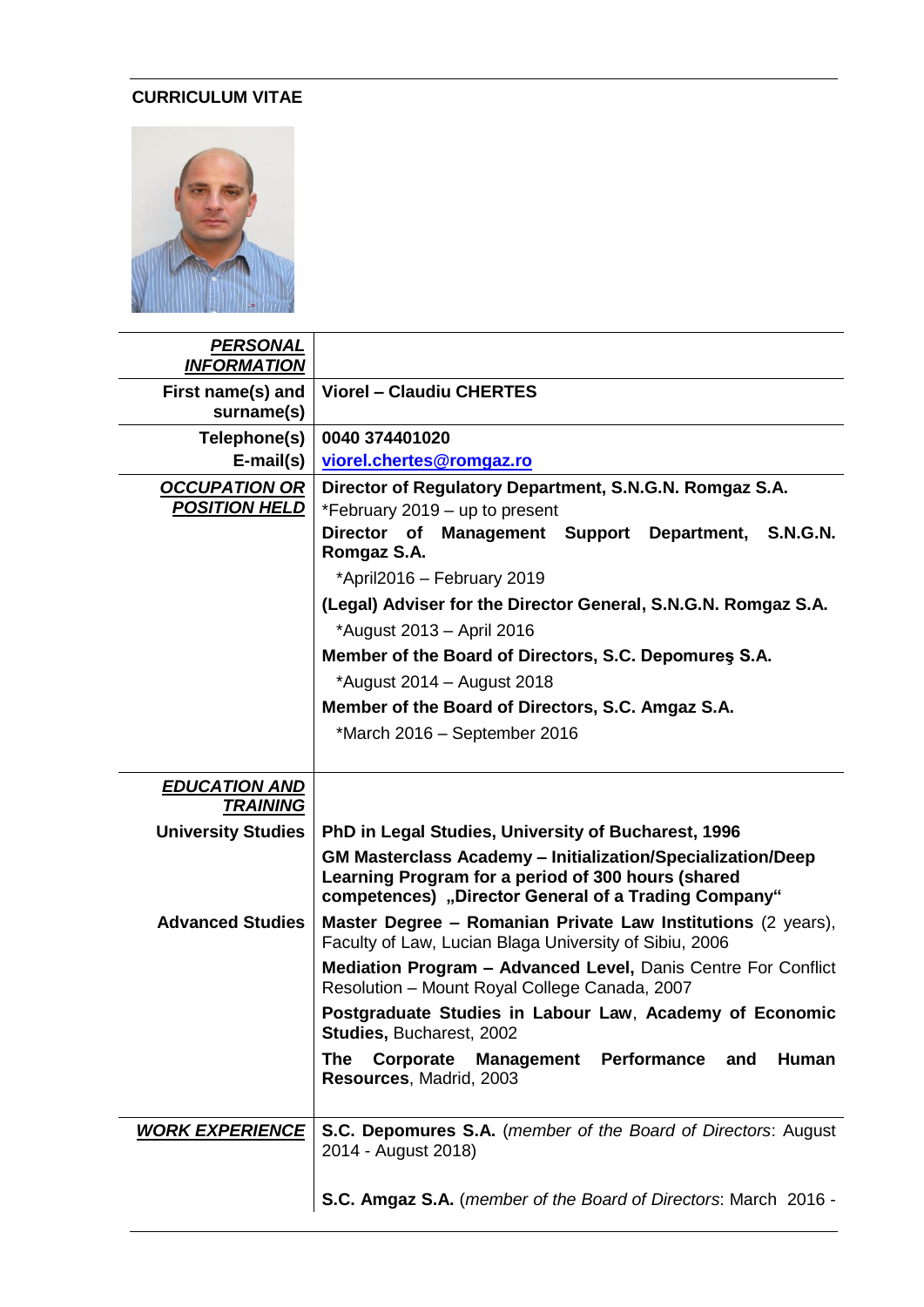| <b>Main responsibilities</b>  | September 2016)<br>Responsible for the management of the Company and carrying out<br>all acts necessary and useful for the accomplishment of the<br>company's object of activity (gas storage – energy sector)                                                                                                                                                                                                                                                                                                                                                                                                                                                                                                                                                                                                                                                                                                                                                                             |  |  |  |  |  |  |
|-------------------------------|--------------------------------------------------------------------------------------------------------------------------------------------------------------------------------------------------------------------------------------------------------------------------------------------------------------------------------------------------------------------------------------------------------------------------------------------------------------------------------------------------------------------------------------------------------------------------------------------------------------------------------------------------------------------------------------------------------------------------------------------------------------------------------------------------------------------------------------------------------------------------------------------------------------------------------------------------------------------------------------------|--|--|--|--|--|--|
|                               | S.N.G.N. ROMGAZ S.A. Medias<br>Director of Regulatory Department, S.N.G.N. Romgaz S.A.<br>February 2019 - up to present<br>Director Management Support Department: April 2016 -<br>February 2019<br>Legal Advisor for the Director General: August 2013 - April                                                                                                                                                                                                                                                                                                                                                                                                                                                                                                                                                                                                                                                                                                                            |  |  |  |  |  |  |
|                               | 2016<br>Member of: Technical Committee, Romgaz, February 2019 -<br>November 2019, Steering Committee for Integrated Management<br><b>Coordination within Romgaz level:</b>                                                                                                                                                                                                                                                                                                                                                                                                                                                                                                                                                                                                                                                                                                                                                                                                                 |  |  |  |  |  |  |
| <b>Main responsibilities:</b> | Implementation of GDPR; - implementation of SNA; -<br>Integrity Plan; - coordination and implementation of<br>corporate governance within the company's level (code of<br>governance, code of ethics, guides, politics, Board of<br>Directors regulations and committees); - coordination of<br>legal activity; - management and coordination<br>οf<br>control/inspections carried out by the authorities and of<br>major litigations in which the company is involved (European<br>Commission, Court of Accounts, Competition Council,<br>ANAF - National Agency for Fiscal Administration); -<br>technical regulations and relationship with ANRE (National<br>Authority for Energy Regulations); - communication, social<br>responsibility, sponsorship; - advise in management issues<br>and legal advice for certificates issuance; - participation in<br>and taking executive decisions, support and advise in taking<br>non-executive decisions; - participation in major projects; |  |  |  |  |  |  |
|                               | <b>E.ON Gaz Romania</b> (know as S.C. Distrigaz Nord S.A. before the<br>privatization procedure)<br>Specialist Legal Adviser: 2007 - 2013                                                                                                                                                                                                                                                                                                                                                                                                                                                                                                                                                                                                                                                                                                                                                                                                                                                  |  |  |  |  |  |  |
| <b>Main responsibilities:</b> | Legal advice for executive and non-executive management;<br>management, instrumentation and representation of the<br>company for the most important litigation processes;                                                                                                                                                                                                                                                                                                                                                                                                                                                                                                                                                                                                                                                                                                                                                                                                                  |  |  |  |  |  |  |
| <b>Main responsibilities:</b> | Head of Legal Department, E.ON Gaz Romania 2001 - 2007<br>Legal Adviser, Legal Department, 1997 - 2001<br>Integrated Legal Management of the company;<br>coordinating a team of 35 legal advisers and solving<br>approximately 3000 litigations; - participation in major<br>projects (Unbundling); - advise in management issues;                                                                                                                                                                                                                                                                                                                                                                                                                                                                                                                                                                                                                                                         |  |  |  |  |  |  |
|                               | Member of Steering Committee of CNR-CME, April 2021 -<br>Lawyer, Mures Bar - with the right of representation before all<br>courts in the country<br>Mediator - accredited by UNMR (National Union of Mediators<br>from Romania)<br>Arbitrator chosen from the list of the Chamber of Commerce<br>and Industry of Mures County, as of 2003 – internal arbitration for                                                                                                                                                                                                                                                                                                                                                                                                                                                                                                                                                                                                                      |  |  |  |  |  |  |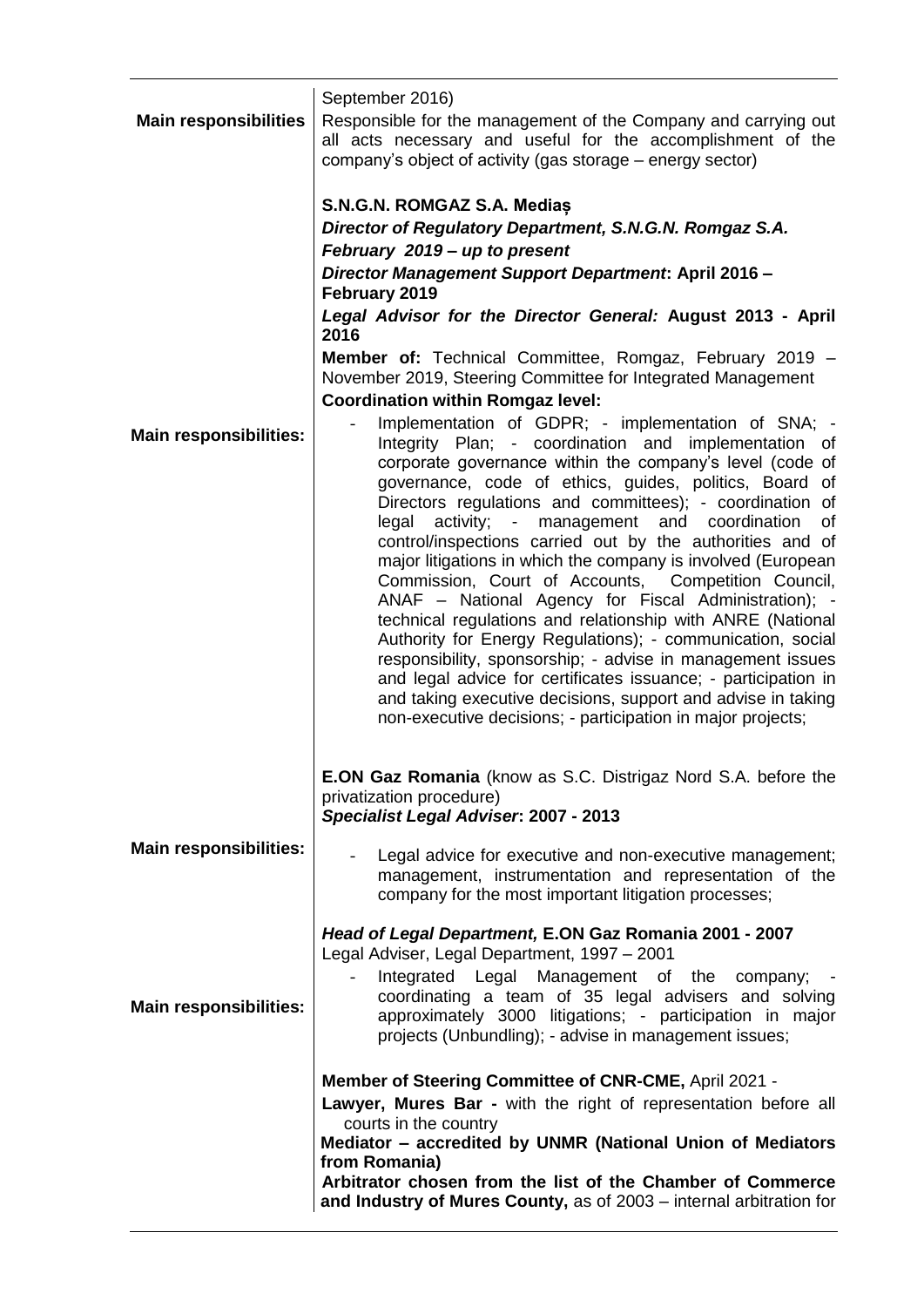|                                                    | litigations<br>Founder Associate Member of the Professional Association<br>"Legal Advisors" College, Mures County                                                                                                                                                                                                                                                                                                                                                                                                                                                                                                                                                                                                                                                                       |         |                                                              |                   |         |  |  |  |  |
|----------------------------------------------------|-----------------------------------------------------------------------------------------------------------------------------------------------------------------------------------------------------------------------------------------------------------------------------------------------------------------------------------------------------------------------------------------------------------------------------------------------------------------------------------------------------------------------------------------------------------------------------------------------------------------------------------------------------------------------------------------------------------------------------------------------------------------------------------------|---------|--------------------------------------------------------------|-------------------|---------|--|--|--|--|
| <b>OTHER SKILLS AND</b><br><b>COMPETENCES</b>      | <b>Competences:</b> management of enterprise/company, legal advice;<br>Area of expertise: management of enterprise/business, regulations<br>in energy sector, joint venture agreements and/or cooperation in the<br>gas sector, project management, business strategy and planning,<br>legal advice;<br><b>Domain of activity:</b> natural gas, energy, civil right, company right<br>and corporate governance;<br><b>Organizational skills:</b><br>Certified expertise in non-executive and executive management of<br>the company - business management;<br><b>Social abilities:</b><br>Ability for efficient communication;<br>Ability for analysis and synthesis;<br>Ability to overwork;<br>Power of persuasion and argumentation;<br>Developed team spirit;<br>Stress resistance; |         |                                                              |                   |         |  |  |  |  |
| <b>LANGUAGE SKILLS</b>                             | <b>English</b>                                                                                                                                                                                                                                                                                                                                                                                                                                                                                                                                                                                                                                                                                                                                                                          |         |                                                              |                   |         |  |  |  |  |
|                                                    | <b>UNDERSTANDING</b>                                                                                                                                                                                                                                                                                                                                                                                                                                                                                                                                                                                                                                                                                                                                                                    |         |                                                              | <b>SPEAKING</b>   | WRITING |  |  |  |  |
|                                                    | Listening                                                                                                                                                                                                                                                                                                                                                                                                                                                                                                                                                                                                                                                                                                                                                                               | Reading | Spoken interaction                                           | Spoken production |         |  |  |  |  |
|                                                    | C1                                                                                                                                                                                                                                                                                                                                                                                                                                                                                                                                                                                                                                                                                                                                                                                      | C1      | C1                                                           | C1                | C1      |  |  |  |  |
|                                                    | <b>French</b>                                                                                                                                                                                                                                                                                                                                                                                                                                                                                                                                                                                                                                                                                                                                                                           |         |                                                              |                   |         |  |  |  |  |
|                                                    | <b>UNDERSTANDING</b>                                                                                                                                                                                                                                                                                                                                                                                                                                                                                                                                                                                                                                                                                                                                                                    |         | <b>SPEAKING</b>                                              | WRITING           |         |  |  |  |  |
|                                                    | Listening                                                                                                                                                                                                                                                                                                                                                                                                                                                                                                                                                                                                                                                                                                                                                                               | Reading | Spoken interaction                                           | Spoken production |         |  |  |  |  |
|                                                    | B1                                                                                                                                                                                                                                                                                                                                                                                                                                                                                                                                                                                                                                                                                                                                                                                      | B1      | B1                                                           | B1                | B1      |  |  |  |  |
|                                                    |                                                                                                                                                                                                                                                                                                                                                                                                                                                                                                                                                                                                                                                                                                                                                                                         |         |                                                              |                   |         |  |  |  |  |
| <u>DIGITAL SKILLS</u>                              | Microsoft Office, Microsoft Outlook, Excel, Power Point etc.                                                                                                                                                                                                                                                                                                                                                                                                                                                                                                                                                                                                                                                                                                                            |         |                                                              |                   |         |  |  |  |  |
| <u> MANAGEMENT</u>                                 | <b>General and Legal Management of the Company</b>                                                                                                                                                                                                                                                                                                                                                                                                                                                                                                                                                                                                                                                                                                                                      |         |                                                              |                   |         |  |  |  |  |
| <b>OTHER RELEVANT</b>                              |                                                                                                                                                                                                                                                                                                                                                                                                                                                                                                                                                                                                                                                                                                                                                                                         |         | Course, Ehtics and Integration, Implementation of SNA 2016 - |                   |         |  |  |  |  |
| <b>SPECIALIZATIONS -</b><br><b>QUALIFICATIONS,</b> | 2020, 2019                                                                                                                                                                                                                                                                                                                                                                                                                                                                                                                                                                                                                                                                                                                                                                              |         | Course, Training for standards of management systems for     |                   |         |  |  |  |  |
| <b>CERTIFICATIONS,</b>                             |                                                                                                                                                                                                                                                                                                                                                                                                                                                                                                                                                                                                                                                                                                                                                                                         |         | quality, environment, health and safety at work, 2019        |                   |         |  |  |  |  |
| <b>COURSES</b>                                     | Course, Protection of GDPR, 2019                                                                                                                                                                                                                                                                                                                                                                                                                                                                                                                                                                                                                                                                                                                                                        |         |                                                              |                   |         |  |  |  |  |
|                                                    | Course, Risk Management, 2018<br>Course, General management Codex                                                                                                                                                                                                                                                                                                                                                                                                                                                                                                                                                                                                                                                                                                                       |         |                                                              |                   |         |  |  |  |  |
|                                                    | <b>Business Corporate Governance and Ethics, 2015/2016</b>                                                                                                                                                                                                                                                                                                                                                                                                                                                                                                                                                                                                                                                                                                                              |         |                                                              |                   |         |  |  |  |  |
|                                                    | Courses - trainings in: Public Acquisitions, Change Management,                                                                                                                                                                                                                                                                                                                                                                                                                                                                                                                                                                                                                                                                                                                         |         |                                                              |                   |         |  |  |  |  |

Company Law, Civil Law, Financial Law, Labour Law